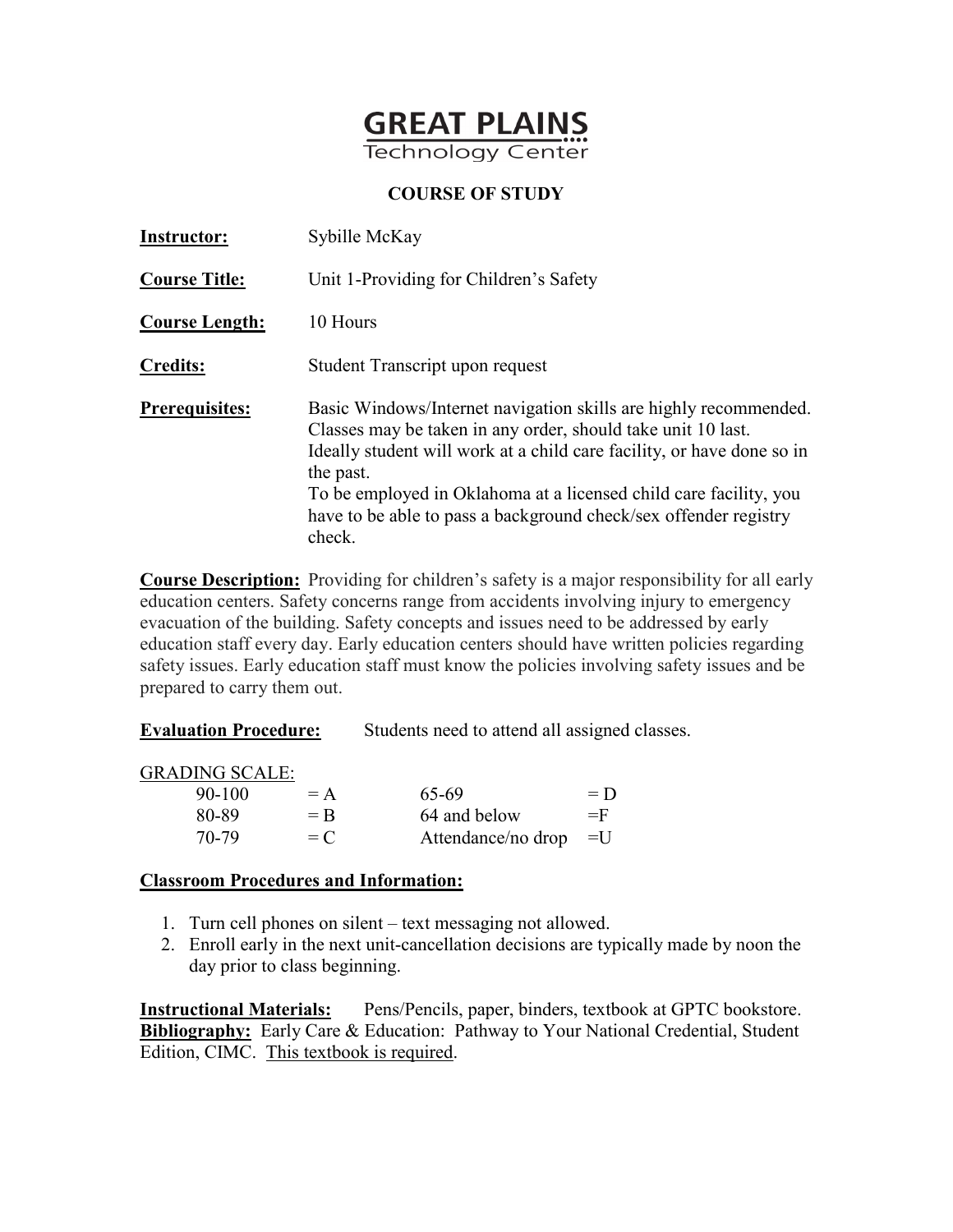

| <b>Instructor:</b>    | Sybille McKay                                                                                                                                                                                                                                                                                                                                                              |  |  |
|-----------------------|----------------------------------------------------------------------------------------------------------------------------------------------------------------------------------------------------------------------------------------------------------------------------------------------------------------------------------------------------------------------------|--|--|
| <b>Course Title:</b>  | Unit 2-Providing for Children's Health                                                                                                                                                                                                                                                                                                                                     |  |  |
| <b>Course Length:</b> | 10 Hours                                                                                                                                                                                                                                                                                                                                                                   |  |  |
| <b>Credits:</b>       | Student Transcript upon request                                                                                                                                                                                                                                                                                                                                            |  |  |
| <b>Prerequisites:</b> | Basic Windows/Internet navigation skills are highly recommended.<br>Classes may be taken in any order, should take unit 10 last.<br>Ideally student will work at a child care facility, or have done so in<br>the past.<br>To be employed in Oklahoma at a licensed child care facility, you<br>have to be able to pass a background check/sex offender registry<br>check. |  |  |

**Course Description:** Proper health practices are vital for children to be healthy. Childhood is a time of growth in all areas of development. Healthy habits and attitudes formed in childhood often carry over into adulthood. Poor health habits in children can lead to problems ranging from minor to severe. These problems include obesity, malnutrition, and lack of good health and the ability to fight infections. The early education teacher should promote healthy lifestyles.

| <b>Evaluation Procedure:</b> | Students need to attend all assigned classes. |
|------------------------------|-----------------------------------------------|
|                              |                                               |

GRADING SCALE:

| 90-100 | $= A$ | 65-69                   | $= D$ |
|--------|-------|-------------------------|-------|
| 80-89  | $=$ R | 64 and below            | $=$ F |
| 70-79  | $= C$ | Attendance/no drop $=U$ |       |

### **Classroom Procedures and Information:**

- 1. Turn cell phones on silent text messaging not allowed.
- 2. Enroll early in the next unit-cancellation decisions are typically made by noon the day prior to class beginning.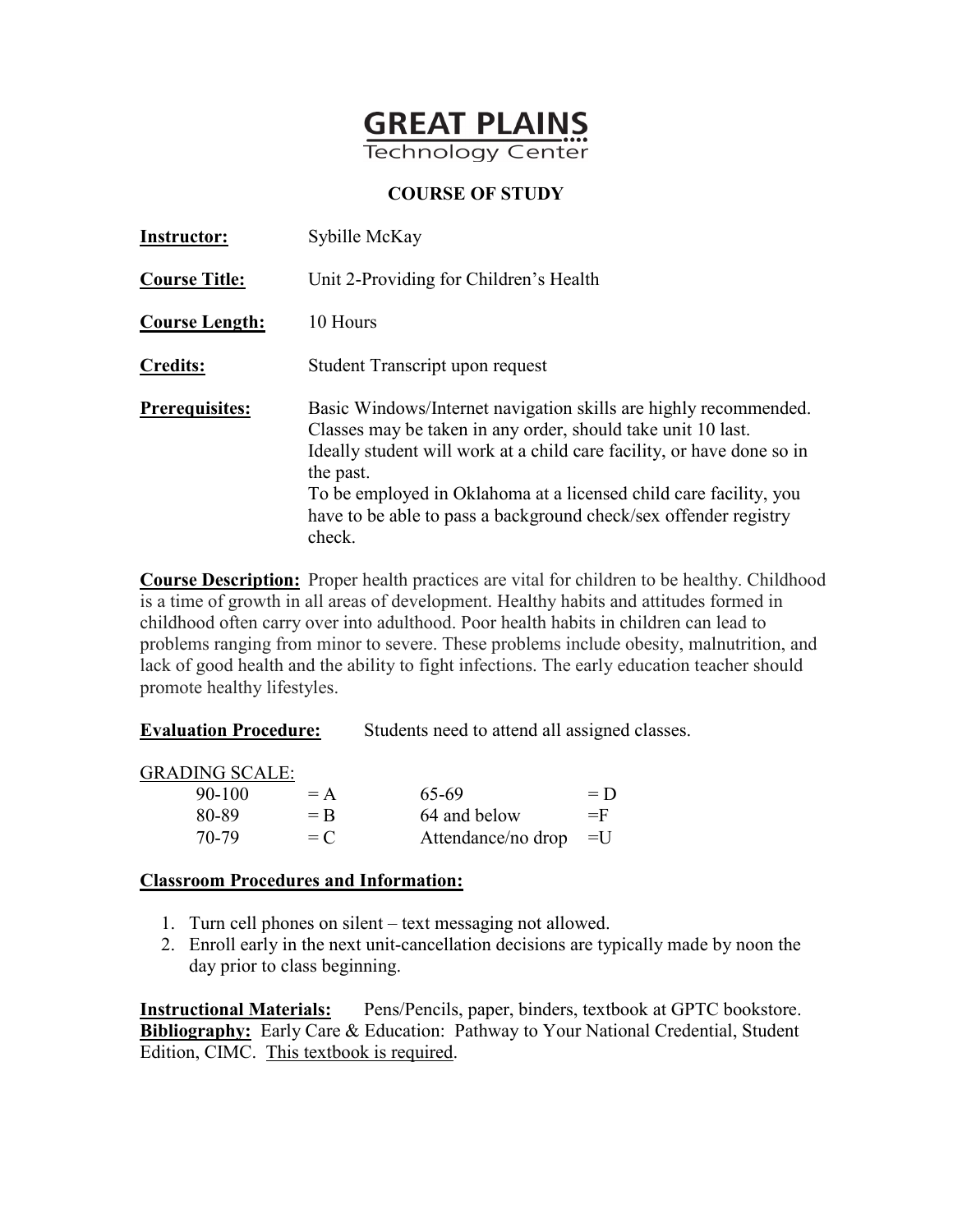

| <b>Instructor:</b>    | Sybille McKay                                                                                                                                                                                                                                                                                                                                                              |  |  |
|-----------------------|----------------------------------------------------------------------------------------------------------------------------------------------------------------------------------------------------------------------------------------------------------------------------------------------------------------------------------------------------------------------------|--|--|
| <b>Course Title:</b>  | Unit 3-Providing an Environment for Learning                                                                                                                                                                                                                                                                                                                               |  |  |
| <b>Course Length:</b> | 15 Hours                                                                                                                                                                                                                                                                                                                                                                   |  |  |
| <b>Credits:</b>       | Student Transcript upon request                                                                                                                                                                                                                                                                                                                                            |  |  |
| <b>Prerequisites:</b> | Basic Windows/Internet navigation skills are highly recommended.<br>Classes may be taken in any order, should take unit 10 last.<br>Ideally student will work at a child care facility, or have done so in<br>the past.<br>To be employed in Oklahoma at a licensed child care facility, you<br>have to be able to pass a background check/sex offender registry<br>check. |  |  |

**Course Description:** Providing an appropriate environment for learning is essential for an early education program. Children need an environment which promotes learning, development in all areas, provides for easy supervision and observation, and is comfortable.

The environment should also encourage independence and allow for choices. The environment should contain learning materials that promote development in the different areas. Environments which are age-appropriate and properly set-up will also help minimize behavior problems and make children feel secure and happy.

**Evaluation Procedure:** Students need to attend all assigned classes.

### GRADING SCALE:

| 90-100 | $= A$ | 65-69                   | $= D$ |
|--------|-------|-------------------------|-------|
| 80-89  | $=$ R | 64 and below            | $=$ F |
| 70-79  | $= C$ | Attendance/no drop $=U$ |       |

### **Classroom Procedures and Information:**

- 1. Turn cell phones on silent text messaging not allowed.
- 2. Enroll early in the next unit-cancellation decisions are typically made by noon the day prior to class beginning.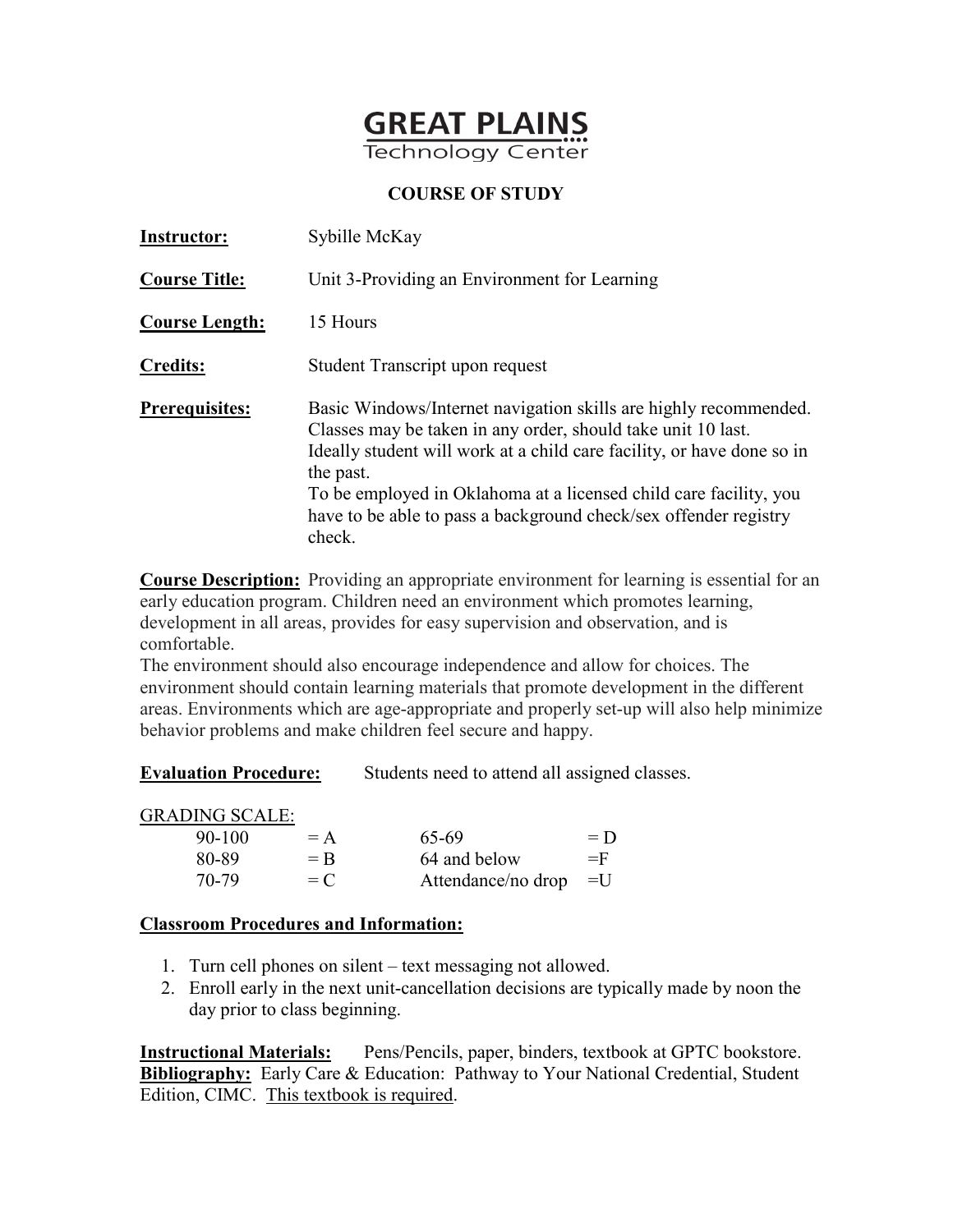

| <b>Instructor:</b>    | Sybille McKay                                                                                                                                                                                                                                                                                                                                                              |  |  |
|-----------------------|----------------------------------------------------------------------------------------------------------------------------------------------------------------------------------------------------------------------------------------------------------------------------------------------------------------------------------------------------------------------------|--|--|
| <b>Course Title:</b>  | Unit 4-Child Growth & Development                                                                                                                                                                                                                                                                                                                                          |  |  |
| <b>Course Length:</b> | 30 Hours                                                                                                                                                                                                                                                                                                                                                                   |  |  |
| <b>Credits:</b>       | Student Transcript upon request                                                                                                                                                                                                                                                                                                                                            |  |  |
| <b>Prerequisites:</b> | Basic Windows/Internet navigation skills are highly recommended.<br>Classes may be taken in any order, should take unit 10 last.<br>Ideally student will work at a child care facility, or have done so in<br>the past.<br>To be employed in Oklahoma at a licensed child care facility, you<br>have to be able to pass a background check/sex offender registry<br>check. |  |  |

**Course Description:** The development of a child is a complex process that begins with conception. Children experience many kinds of development from infancy to school-age. Not only do children develop physically, they also develop socially, emotionally, intellectually, and morally. Certain characteristics can describe the typical growth of a child in a specific age group. Each individual child develops differently, but certain developmental skills generally occur within a specific age range. Caring for children successfully depends on understanding and applying basic concepts in child development.

**Evaluation Procedure:** Students need to attend all assigned classes.

GRADING SCALE:

| $90 - 100$ | $= A$ | 65-69                   | $= D$ |
|------------|-------|-------------------------|-------|
| 80-89      | $=$ R | 64 and below            | $=$ F |
| 70-79      | $= C$ | Attendance/no drop $=U$ |       |

#### **Classroom Procedures and Information:**

- 1. Turn cell phones on silent text messaging not allowed.
- 2. Enroll early in the next unit-cancellation decisions are typically made by noon the day prior to class beginning.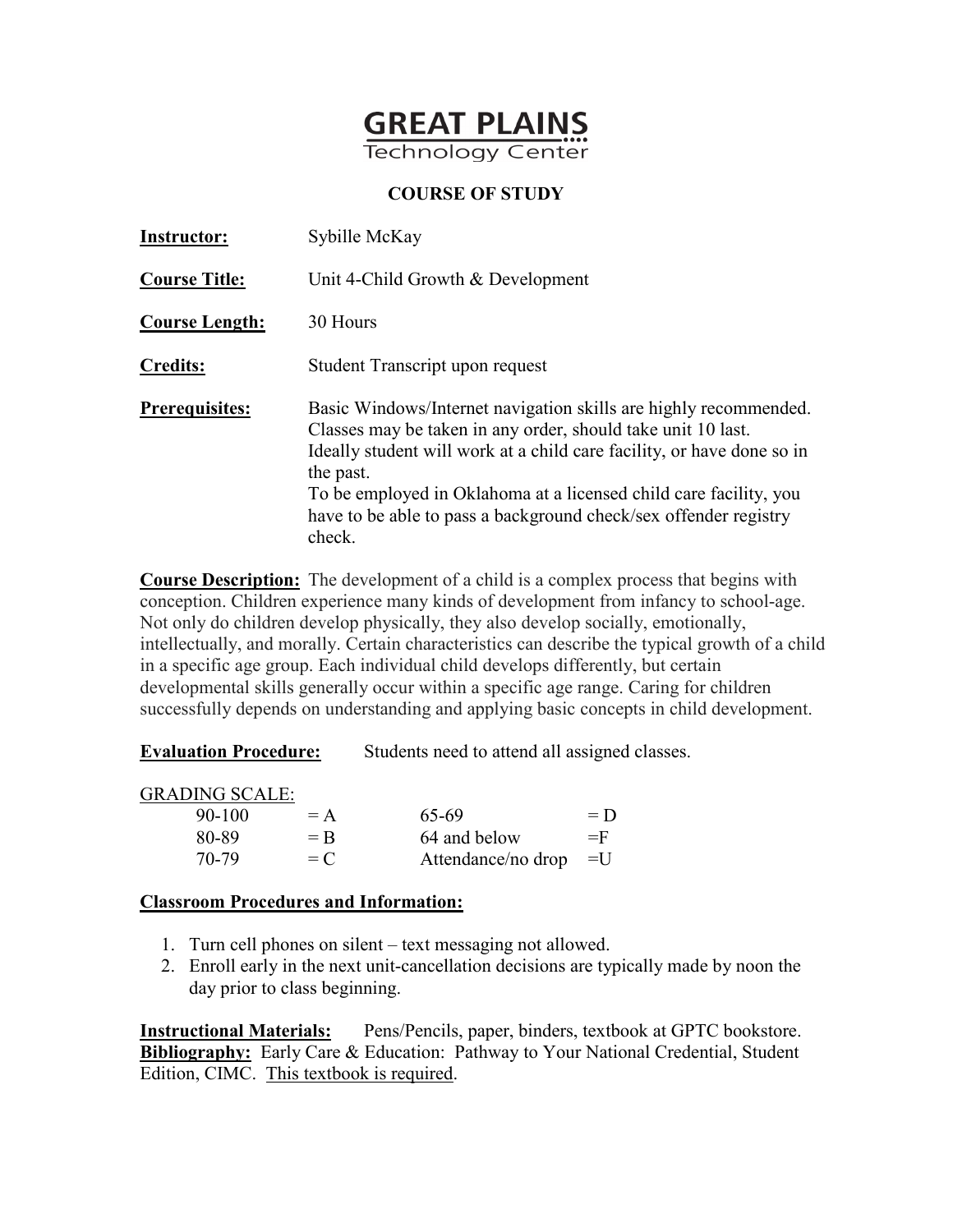

| <b>Instructor:</b>    | Sybille McKay                                                                                                                                                                                                                                                                                                                                                              |
|-----------------------|----------------------------------------------------------------------------------------------------------------------------------------------------------------------------------------------------------------------------------------------------------------------------------------------------------------------------------------------------------------------------|
| <b>Course Title:</b>  | Unit 5-Ensuring Developmentally Appropriate Practice                                                                                                                                                                                                                                                                                                                       |
| <b>Course Length:</b> | 25 Hours                                                                                                                                                                                                                                                                                                                                                                   |
| <b>Credits:</b>       | Student Transcript upon request                                                                                                                                                                                                                                                                                                                                            |
| <b>Prerequisites:</b> | Basic Windows/Internet navigation skills are highly recommended.<br>Classes may be taken in any order, should take unit 10 last.<br>Ideally student will work at a child care facility, or have done so in<br>the past.<br>To be employed in Oklahoma at a licensed child care facility, you<br>have to be able to pass a background check/sex offender registry<br>check. |

**Course Description:** Developing and presenting activities is an important part of an early education teacher's job. Children need a variety of activities to promote their physical, intellectual, social, and emotional growth. Activities must be developmentally appropriate, interesting to children, and allow hands-on learning. They should give children the opportunity to observe and explore. Young children learn through play and activities must be fun for children. Activities should be adapted for children with special needs. Because of the importance of developmentally-appropriate activities, early education teachers must have much practice in developing them.

### **Class Objectives:**

- Students will learn about developmentally appropriate practice
- Students will learn and discuss similarities and differences in free play, child directed play and teacher directed play
- Students explore the Oklahoma Early Learning Guidelines and discuss how to use the ELG in developing activities for children.
- Students discuss unplanned/unexpected teaching opportunities and how teachers can extend children's learning
- Students will learn and discuss the benefits of reading daily to children

# **Class Assignments:**

- 1. Develop nine developmentally appropriate activities for children of a chosen agegroup according to CDA Resource Collection Item RC II. – possible points 90
- 2. Develop Competency Statement II to include CS II a, CS II b, CS II c, CS II d Possible points 100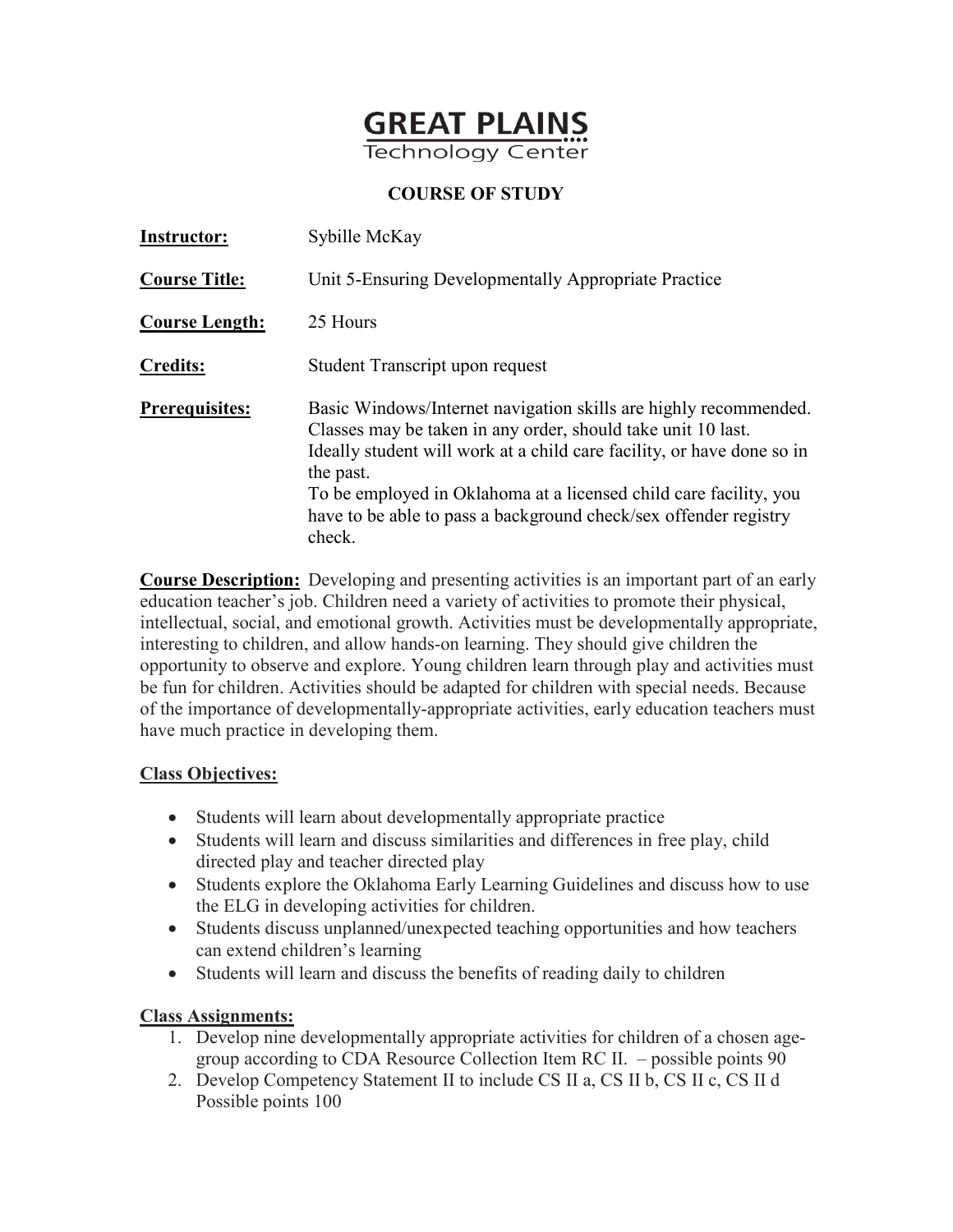- 3. End of Unit Test possible points 100
- 4. Attendance possible points 100
- 5. Participation in class possible points 10

**Evaluation Procedure:** Students need to attend all assigned classes. Students may not miss more than two class sessions to receive a passing grade. Instructor reserves the right to lower the grade due to habitual tardiness.

#### GRADING SCALE:

| $360-400$ pts | $= A$ | 260-279            | $= D$ |
|---------------|-------|--------------------|-------|
| 320-359       | $=$ R | 256 and below      | $=$ F |
| 280-319       | $= C$ | Attendance/no drop | $=$ U |

#### **Classroom Procedures and Information:**

- 1. Turn cell phones on silent text messaging not allowed.
- 2. Enroll early in the next unit-cancellation decisions are typically made by noon the day prior to class beginning.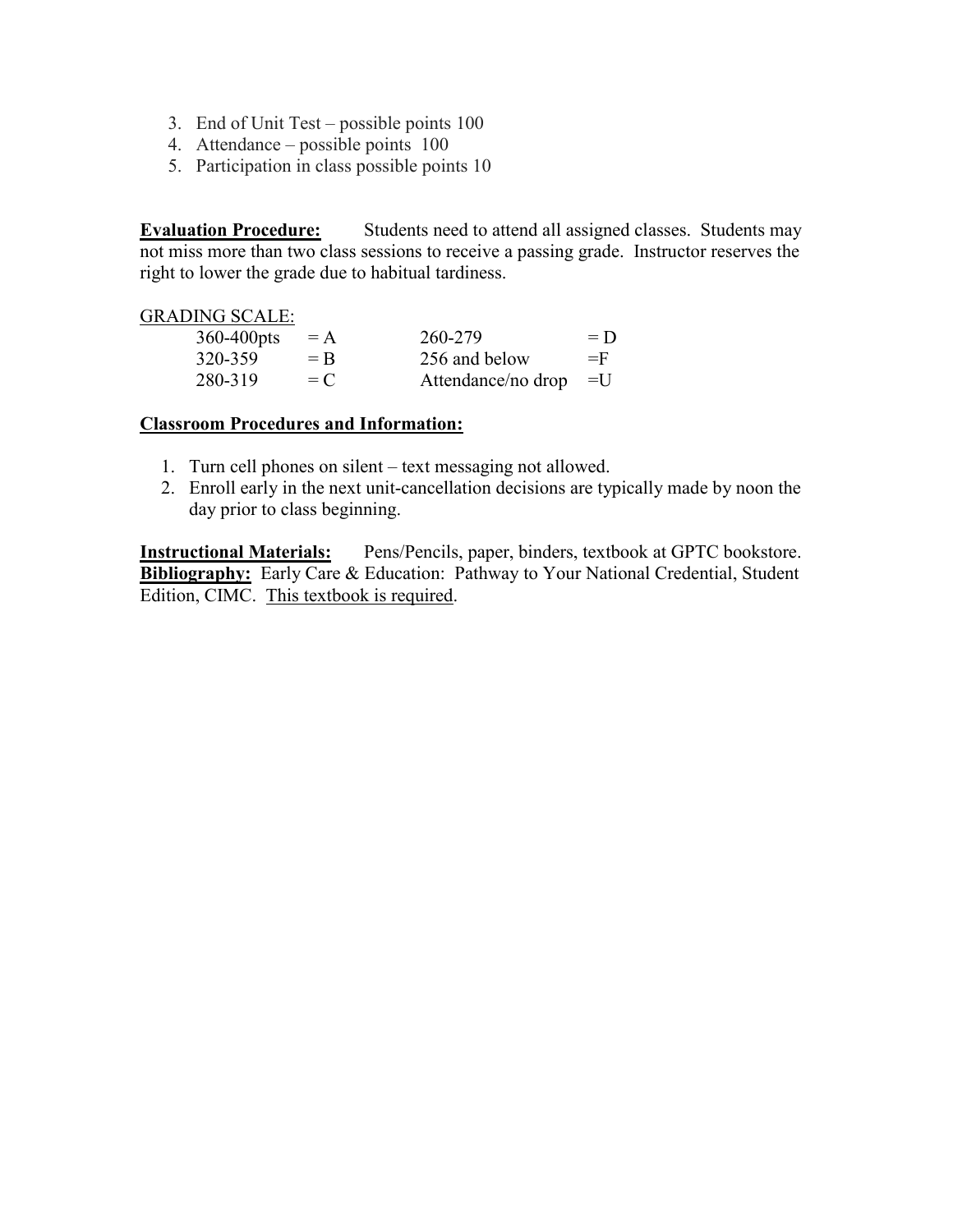

| <b>Instructor:</b>    | Sybille McKay                                                                                                                                                                                                                                                                                                                                                           |
|-----------------------|-------------------------------------------------------------------------------------------------------------------------------------------------------------------------------------------------------------------------------------------------------------------------------------------------------------------------------------------------------------------------|
| <b>Course Title:</b>  | Unit 6-Guiding Children                                                                                                                                                                                                                                                                                                                                                 |
| <b>Course Length:</b> | 15 Hours                                                                                                                                                                                                                                                                                                                                                                |
| <b>Credits:</b>       | Student Transcript upon request                                                                                                                                                                                                                                                                                                                                         |
| <b>Prerequisites:</b> | Basic Windows/Internet navigation skills are highly recommended.<br>Classes may be taken in any order, should take unit 10 last.<br>Ideally student will work at a child care facility, or have done so in the<br>past.<br>To be employed in Oklahoma at a licensed child care facility, you have to<br>be able to pass a background check/sex offender registry check. |

**Course Description:** Guiding children includes all of the actions that adults do to positively influence the behavior of children. The goal of guidance is for children to learn self-control and to behave in a socially acceptable manner. Guidance also ensures that the health and safety of the child is protected. Early education teachers cannot compromise on guidance issues involving the health or safety of the child. Individuals must use the guidance techniques that work best for their specific facility. Guiding children takes time, patience, and understanding but to effectively guide children, the teacher must build a good relationship with the child and have a thorough understanding of child development and knowledge of positive guidance techniques.

Class Objectives:

- Students explore and discuss the difference between guidance and punishment
- Students will learn about direct and indirect guidance techniques
- Students will explore ways how to develop relationships and how to communicate with parents
- Students will discuss the three styles of caregiving and how they affect children
- Students will discuss and learn about positive guidance techniques
- Students will learn about setting limits and rules
- Students will be introduced to the Oklahoma Child Care Warmline Agency

Class Assignments:

- 1. Students will develop positive statements for effective guidance 50 possible points
- 2. Write a paragraph reflecting on your philosophy of guiding young children's positive behaviors – 50 possible points
- 3. End of Unit Test 100 possible points
- 4. Class attendance 100 possible points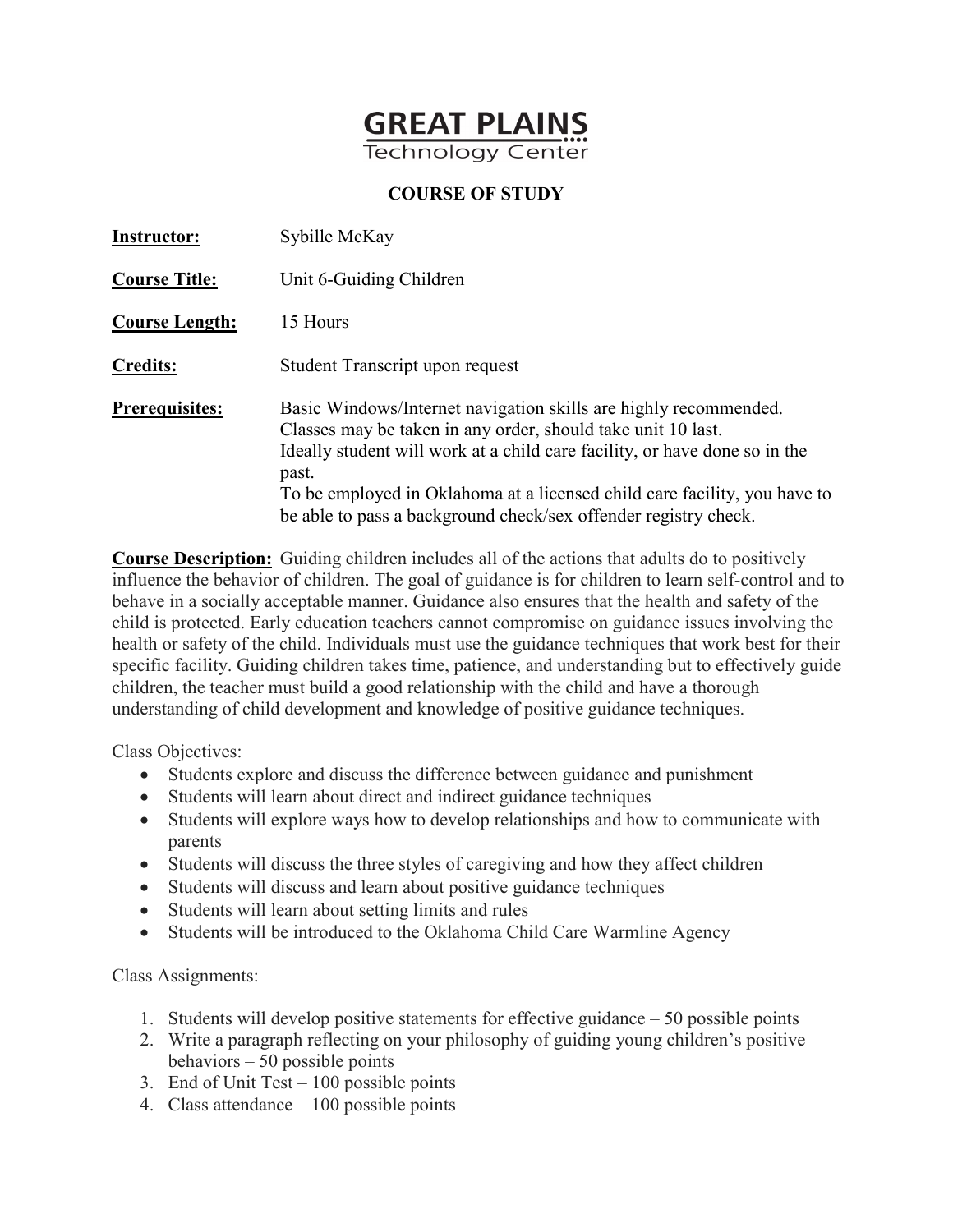**Evaluation Procedure:** Students need to attend all assigned classes. A student may not miss more than one class session to achieve a passing grade in the class. Instructor reserves the right to lower the grade due to habitual tardiness.

| <b>GRADING SCALE:</b> |       |                    |                |
|-----------------------|-------|--------------------|----------------|
| $270-300$ pts         | $= A$ | 195-209            | $= D$          |
| 240-269               | $=$ R | 194 and below      | $=$ F          |
| 210-239               | $= C$ | Attendance/no drop | $\mathbf{I} =$ |

### **Classroom Procedures and Information:**

- 1. Turn cell phones on silent text messaging not allowed.
- 2. Enroll early in the next unit-cancellation decisions are typically made by noon the day prior to class beginning.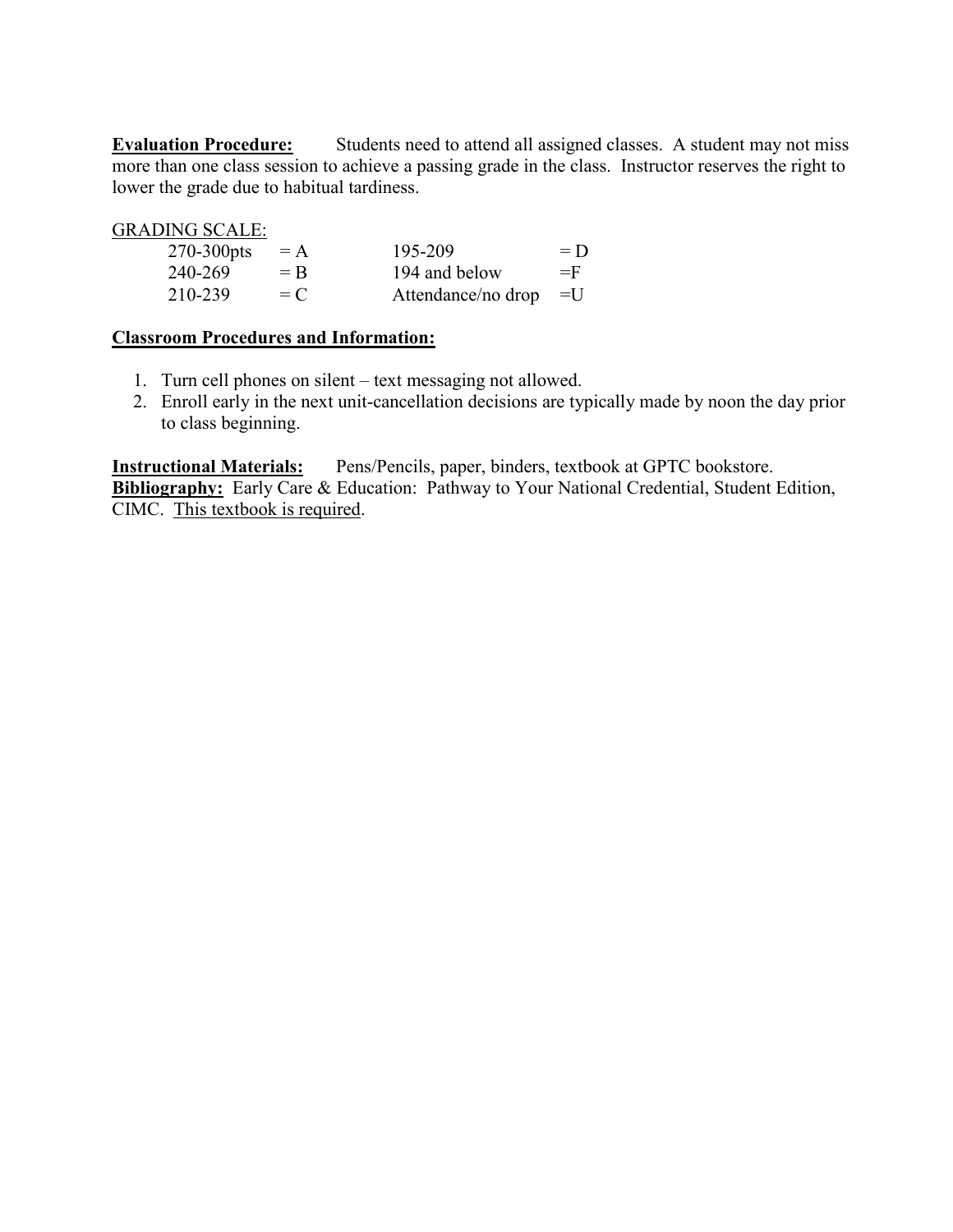

| <b>Instructor:</b>    | Sybille McKay                                                                                                                                                                                                                                                                                                                                                              |
|-----------------------|----------------------------------------------------------------------------------------------------------------------------------------------------------------------------------------------------------------------------------------------------------------------------------------------------------------------------------------------------------------------------|
| <b>Course Title:</b>  | Unit 7-Involving Families and the Community                                                                                                                                                                                                                                                                                                                                |
| <b>Course Length:</b> | 10 Hours                                                                                                                                                                                                                                                                                                                                                                   |
| <b>Credits:</b>       | Student Transcript upon request                                                                                                                                                                                                                                                                                                                                            |
| <b>Prerequisites:</b> | Basic Windows/Internet navigation skills are highly recommended.<br>Classes may be taken in any order, should take unit 10 last.<br>Ideally student will work at a child care facility, or have done so in<br>the past.<br>To be employed in Oklahoma at a licensed child care facility, you<br>have to be able to pass a background check/sex offender registry<br>check. |

**Course Description:** Families and the community are vital resources to the success of an early education program. Early education providers must be proactive in involving families. Although not all families will have the time to be actively involved in the program, such as volunteering, they need to be involved in helping the early education center best meet the needs of their child. Early education providers need to be creative and resourceful in using families and community resources to aid them in their teaching.

**Evaluation Procedure:** Students need to attend all assigned classes.

GRADING SCALE:

| 90-100 | $= A$ | 65-69                   | $= D$ |
|--------|-------|-------------------------|-------|
| 80-89  | $=$ R | 64 and below            | $=$ F |
| 70-79  | $= C$ | Attendance/no drop $=U$ |       |

### **Classroom Procedures and Information:**

- 1. Turn cell phones on silent text messaging not allowed.
- 2. Enroll early in the next unit-cancellation decisions are typically made by noon the day prior to class beginning.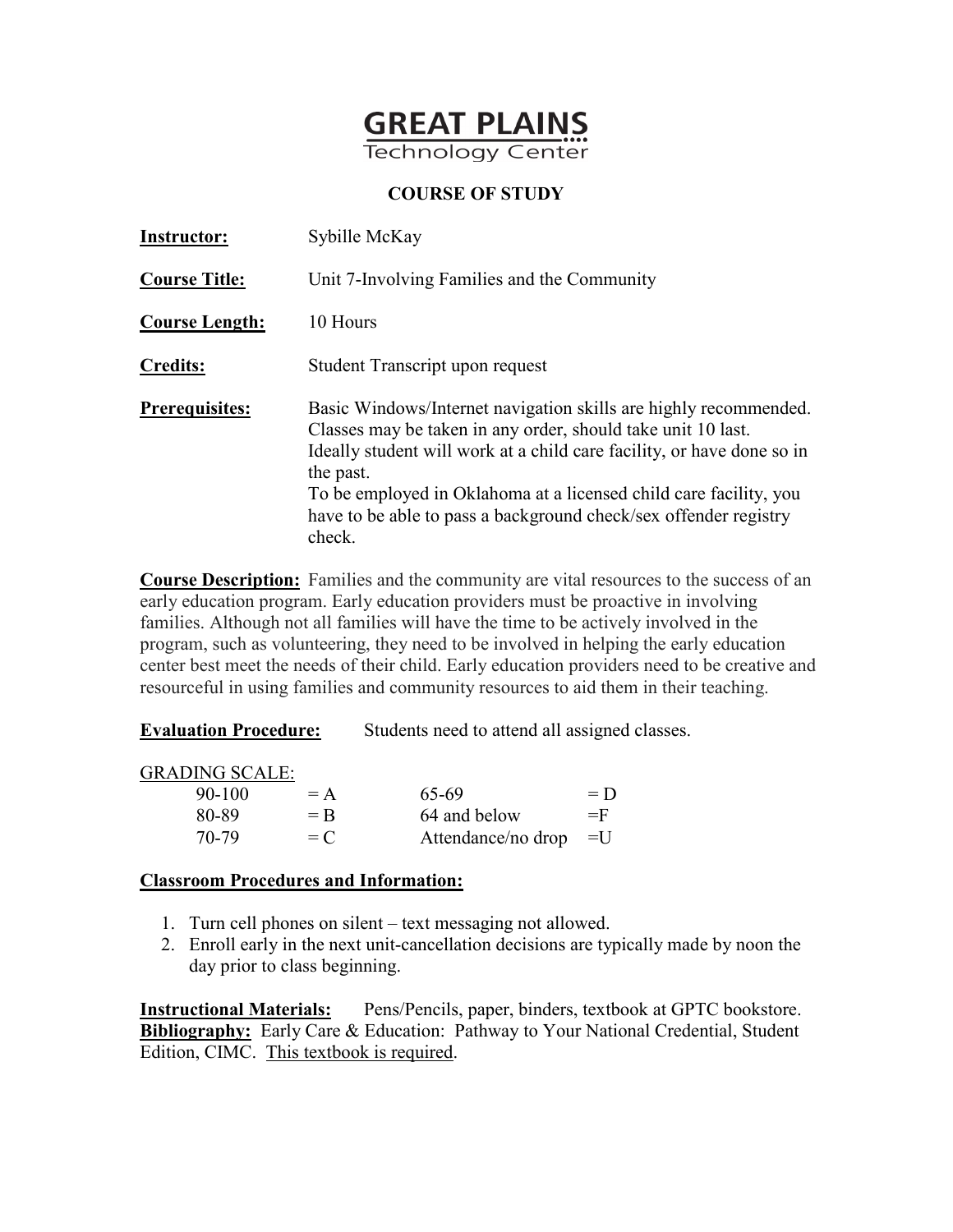

| <b>Instructor:</b>    | Sybille McKay                                                                                                                                                                                                                                                                                                                                                              |
|-----------------------|----------------------------------------------------------------------------------------------------------------------------------------------------------------------------------------------------------------------------------------------------------------------------------------------------------------------------------------------------------------------------|
| <b>Course Title:</b>  | Unit 8-Program Planning & Record Keeping                                                                                                                                                                                                                                                                                                                                   |
| <b>Course Length:</b> | 10 Hours                                                                                                                                                                                                                                                                                                                                                                   |
| <b>Credits:</b>       | Student Transcript upon request                                                                                                                                                                                                                                                                                                                                            |
| <b>Prerequisites:</b> | Basic Windows/Internet navigation skills are highly recommended.<br>Classes may be taken in any order, should take unit 10 last.<br>Ideally student will work at a child care facility, or have done so in<br>the past.<br>To be employed in Oklahoma at a licensed child care facility, you<br>have to be able to pass a background check/sex offender registry<br>check. |

**Course Description:** Developing program plans and keeping effective records are two essential aspects of operating an early education facility. Although both aspects are key to operating a facility, they do have two distinct goals. Early education facilities approach program planning and curriculum development in many different ways. However, program plans must meet the developmental needs of the children and help them grow and learn. The daily activities at an early education facility should not "just happen." Early education teachers should use schedules and lesson plans to ensure that all areas of development are addressed and to help activities and transitions run smoothly. Recordkeeping, on the other hand, provides written documentation of necessary information and is required by most states. It is much more than just "paperwork." Good recordkeeping, just as good program planning helps provide quality early education and quality early opportunities for children and families.

NOTE: Throughout this unit there will be times when curriculum and lesson planning terms are used. For clarification, curriculum is everything that a child learns while in the program. It includes the daily activities (lesson plans), but also includes the programs philosophy, transitions, routines, and teachable moments. It encompasses children's understanding of language, social skills, creative development, physical development, cognitive skills, emotional development, and should be based on sound practices and supported by the programs director, teachers, and families. Lesson Plans, will focus more on activities the teacher/caregiver plans to provide for the children which meet individual and group goals.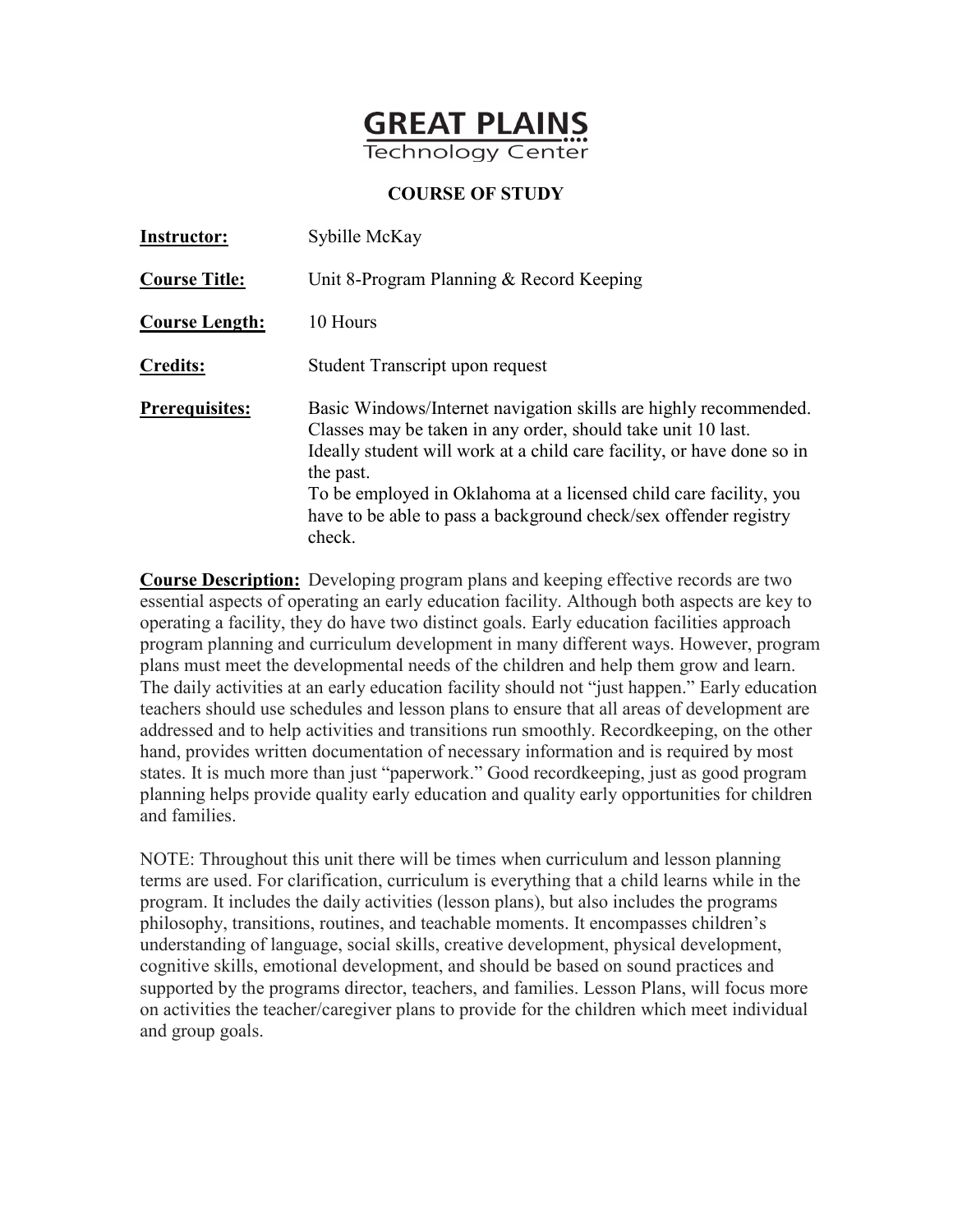# **Class Objectives:**

- Students will learn about considerations in developing a lesson plan
- Students will identify factors to consider when planning a schedule
- Students will provide the name, address and phone number of your states agency that regulates child care centers and homes, describe the qualification requirements for personnel, and report on group size/adult ratios.
- Students will provide 3 samples of record keeping forms you use or have used.
- Students will develop a reflective statement describing how your teaching practices ensure a well-run, purposeful program that is responsive to participant needs.

# **Class Assignments:**

- 1. End of Unit Test possible points 100
- 2. Attendance possible points 100
- 3. Participation in class possible points 100
- 4. Assignment 1 Provide 3 record keeping forms (see above) 50 points
- 5. Assignment 2 Provide the name, address, and phone number of states agency (see above) 50 points

**Evaluation Procedure:** Students need to attend all assigned classes. Students may not miss more than one class sessions to receive a passing grade. Instructor reserves the right to lower the grade due to habitual tardiness.

### GRADING SCALE:

| 360-400pts | $= A$ | 260-279            | $= D$ |
|------------|-------|--------------------|-------|
| 320-359    | $=$ R | 256 and below      | $=$ F |
| 280-319    | $= C$ | Attendance/no drop | $=$ U |

# **Classroom Procedures and Information:**

- 1. Turn cell phones on silent text messaging not allowed.
- 2. Enroll early in the next unit-cancellation decisions are typically made by noon the day prior to class beginning.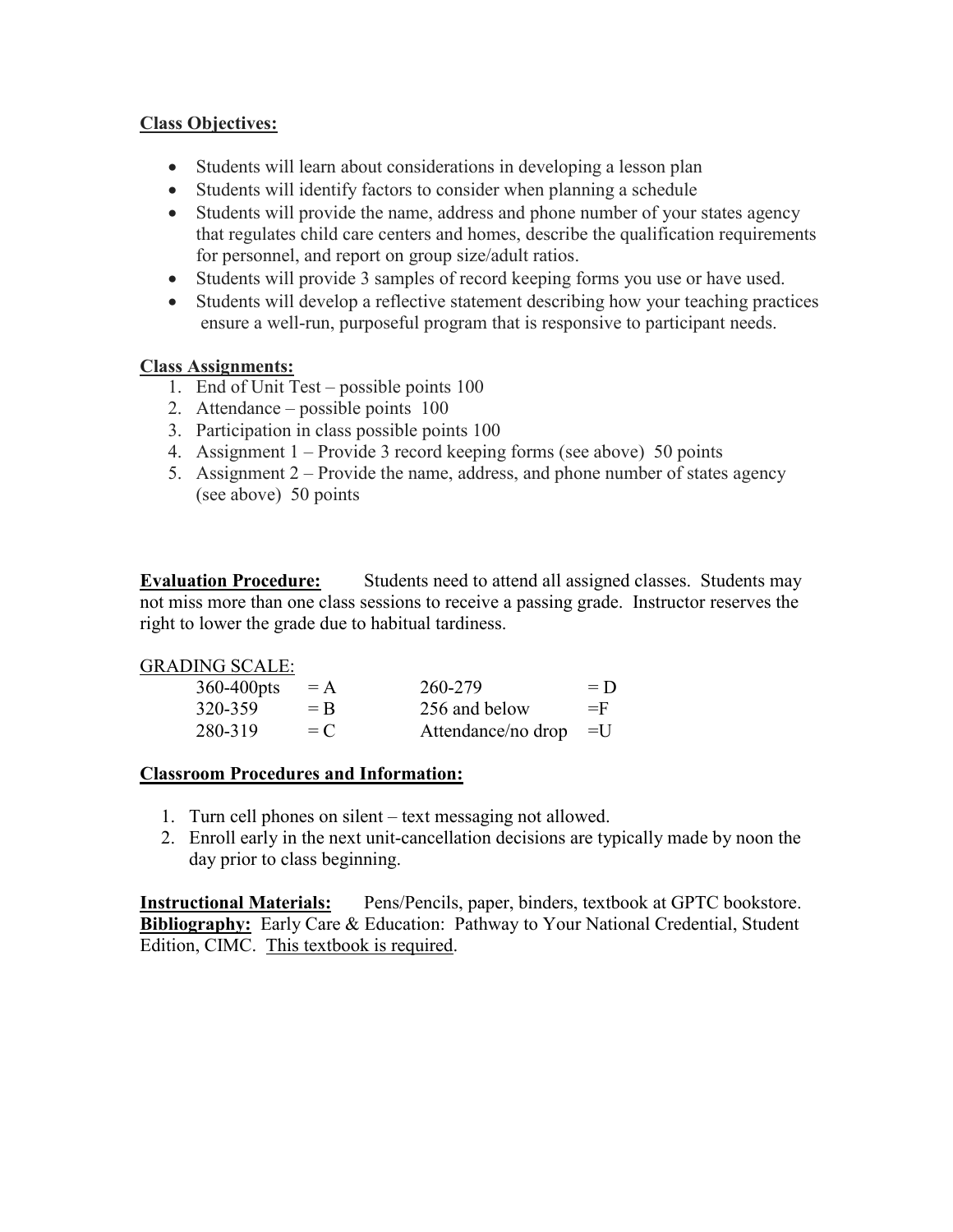

| <b>Instructor:</b>    | Sybille McKay                                                                                                                                                                                                                                                                                                                                                              |
|-----------------------|----------------------------------------------------------------------------------------------------------------------------------------------------------------------------------------------------------------------------------------------------------------------------------------------------------------------------------------------------------------------------|
| <b>Course Title:</b>  | Unit 9-Developing as an Early Education Professional                                                                                                                                                                                                                                                                                                                       |
| <b>Course Length:</b> | 10 Hours                                                                                                                                                                                                                                                                                                                                                                   |
| <b>Credits:</b>       | Student Transcript upon request                                                                                                                                                                                                                                                                                                                                            |
| <b>Prerequisites:</b> | Basic Windows/Internet navigation skills are highly recommended.<br>Classes may be taken in any order, should take unit 10 last.<br>Ideally student will work at a child care facility, or have done so in<br>the past.<br>To be employed in Oklahoma at a licensed child care facility, you<br>have to be able to pass a background check/sex offender registry<br>check. |

**Course Description:** The job of being an early education teacher requires that individuals are skilled in many different aspects of caring for young children. Early education teachers should continually strive to improve their job performance in order to give children the best possible care. Early education teachers who are willing to learn more about their job and how to better perform it, will have a more rewarding career.

# **Class Objectives:**

- Students will learn about attributes and skills of an early care professional
- Students will identify key elements in job satisfaction
- Students will list early childhood associations
- Students will answer questions of the attributes of a team and the teacher's role.
- Students will answer questions about the importance of continuing professional education
- Students will learn about ways to maintain personal wellness

### •

# **Class Assignments:**

- 1. End of Unit Test possible points 100
- 2. Attendance possible points 100
- 3. Participation in class possible points 100
- 4. Assignment 1 List 3 professional organizations 50 points
- 5. Assignment 2 Reflect on how your professional practices maintain a commitment to professionalism (see above) 50 points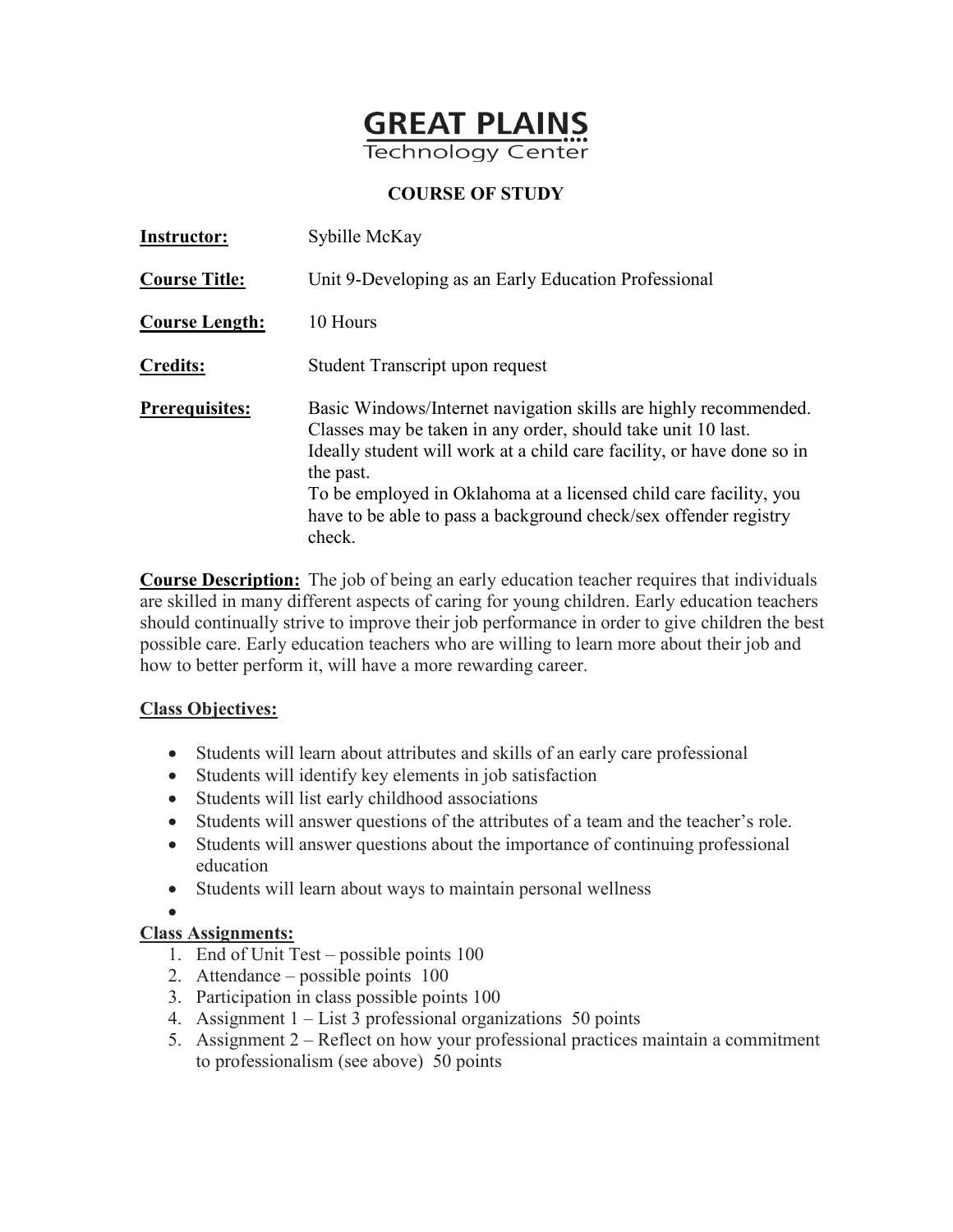**Evaluation Procedure:** Students need to attend all assigned classes. Students may not miss more than one class sessions to receive a passing grade. Instructor reserves the right to lower the grade due to habitual tardiness.

GRADING SCALE:

| 360-400pts | $= A$            | 260-279            | $= D$ |
|------------|------------------|--------------------|-------|
| 320-359    | $=$ $\mathsf{B}$ | 256 and below      | $=$ F |
| 280-319    | $= C$            | Attendance/no drop | $=$ U |

### **Classroom Procedures and Information:**

- 1. Turn cell phones on silent text messaging not allowed.
- 2. Enroll early in the next unit-cancellation decisions are typically made by noon the day prior to class beginning.